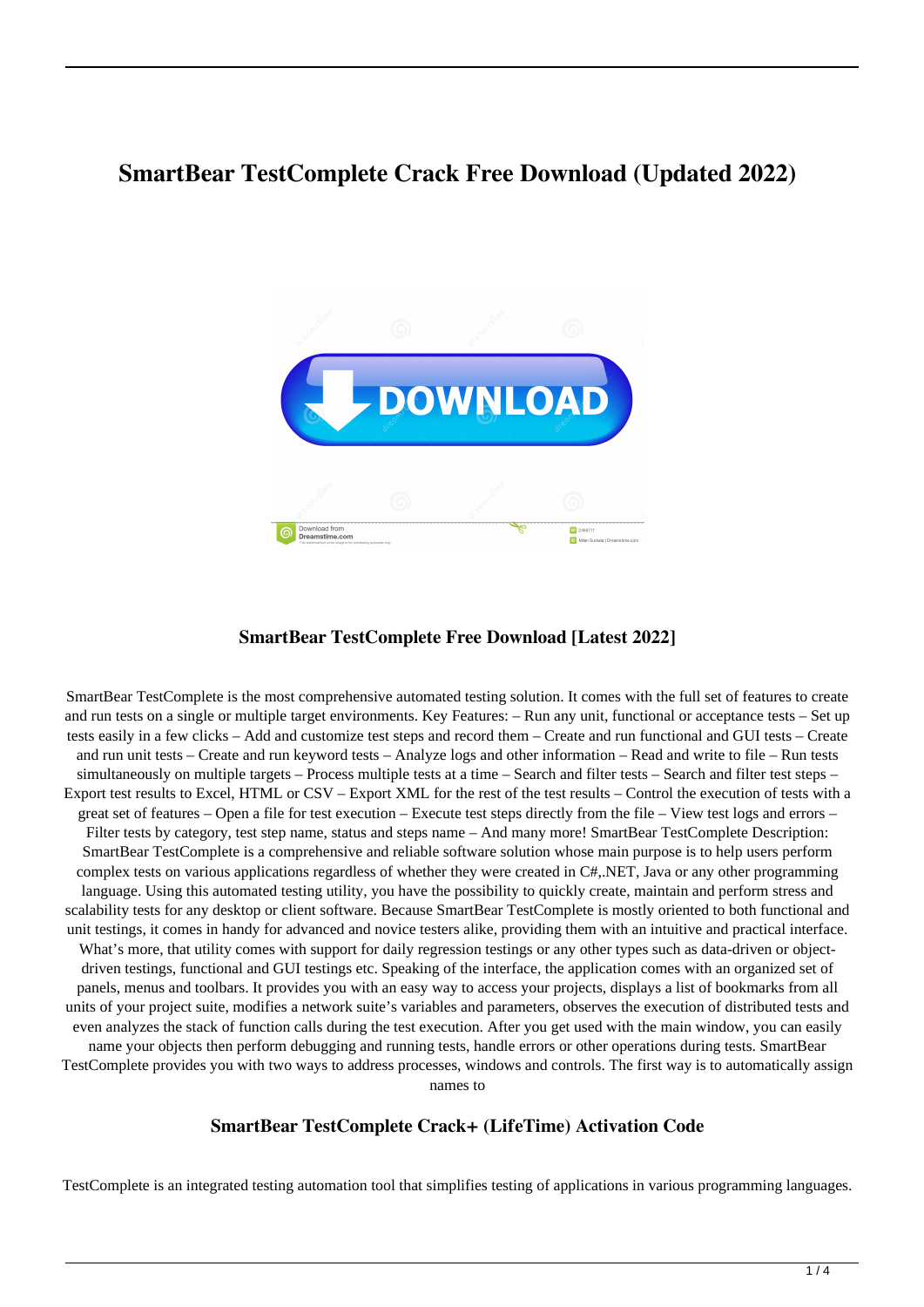It helps test engineers implement a wide range of test scenarios and run tests under various conditions, while also resolving discrepancies in the results of tests. TestComplete features a visual development environment, a real-time debugger, test templates, comprehensive test management, test results and reports. It is a reliable tool that helps developers and testers work effectively and efficiently on different kinds of projects. TestComplete helps you create automated tests and simulate users' actions and behavior on any application from any development language. It provides a real-time debugger that allows you to debug and resolve discrepancies in the results of tests. It features a visual development environment that helps you create and edit test scripts. TestComplete helps you create automated tests and simulate users' actions and behavior on any application from any development language. It provides you with a variety of test scenarios and can easily run tests under various conditions, while also resolving discrepancies in the results of tests. It helps you create various test templates, including test scripts, test plans, test suites, test records and test projects. It features a real-time debugger that allows you to debug and resolve discrepancies in the results of tests. The software allows you to collaborate with team members and other team members in order to track changes in the project, track changes in the test suite and compare the results of automated tests. You can easily share test results with team members using the change tracking mechanism. TestComplete supports all popular programming languages, including C#, Java, Ruby, PHP, VB, F#, Python, Perl, Delphi, Javascript, JQuery, ExtJS and so on. TestComplete offers a wide range of integrated tools that make test automation easier and faster. The software also supports Microsoft.NET Framework 4.0,.NET Framework 3.5,.NET Framework 2.0 and.NET Framework 1.1. TestComplete provides you with a variety of project types including unit tests, regression tests, GUI tests, load tests, performance tests, functional tests and unit tests. It features a visual designer that helps you create test scripts based on test projects. It features a real-time debugger that helps you debug and resolve discrepancies in the results of tests. It provides you with a variety of test scenarios and can easily run tests under various conditions. It helps you create various test templates, including test scripts, test plans, test suites, test records and test projects. It provides you with a real-time debugger that 81e310abbf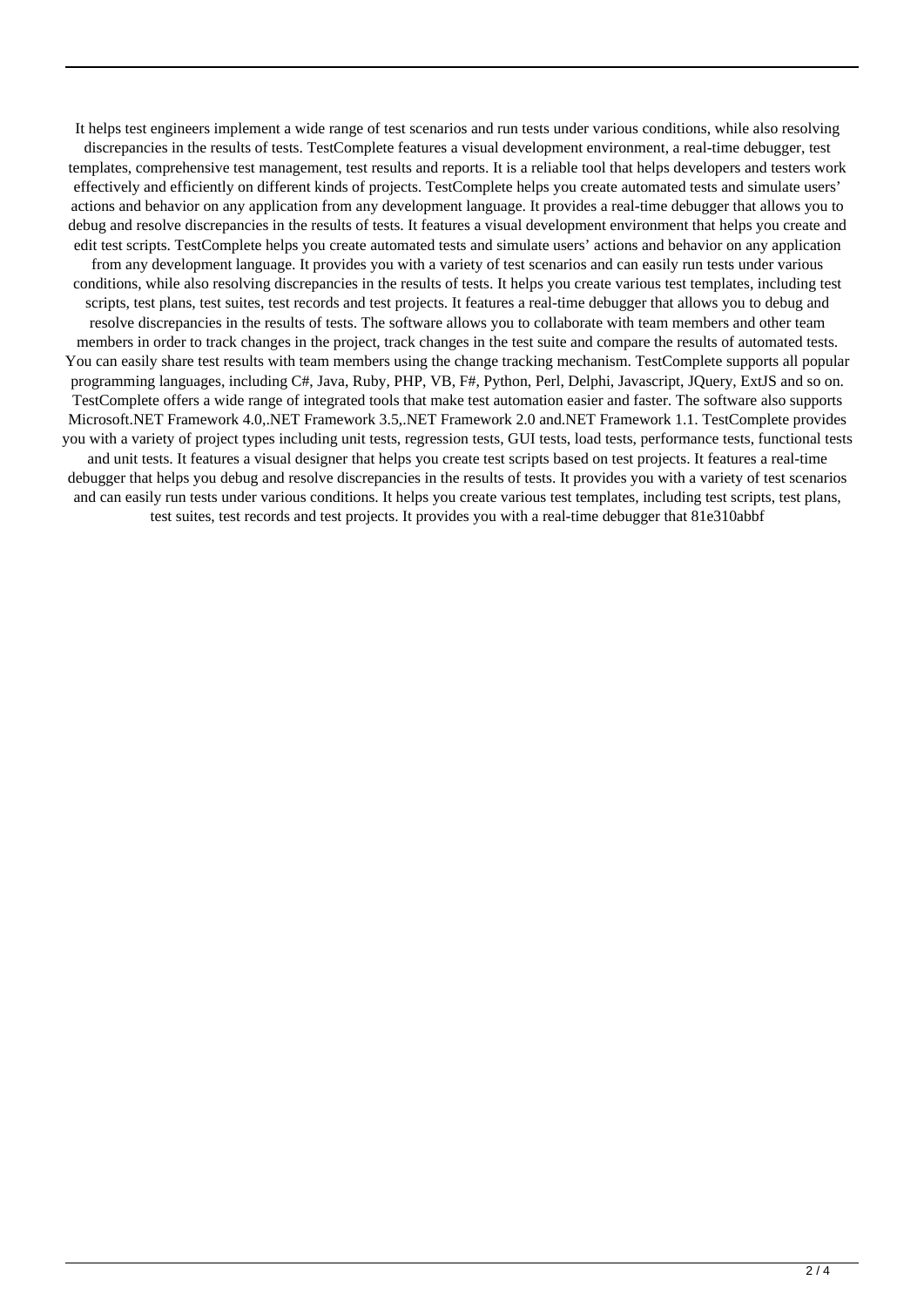### **SmartBear TestComplete Crack +**

#### **What's New In SmartBear TestComplete?**

Testing is a complex matter and getting the work done becomes more complex when it is intended to be executed on a variety of machines and platform. You can perform tests using a number of tools including Visual Studio, MS Visual Studio Unit Test Framework, Selenium IDE etc. The integration of these tools together becomes tough and time consuming. SmartBear TestComplete provides you with an easy solution to perform automation testing by providing a single application for building, deploying, running and analyzing your unit and functional tests. The product is completely extensible and you can extend it easily by adding new functionality. SmartBear TestComplete is an open source project, so you can even modify the product and use it as your own. Video walk-through: TestComplete is the only comprehensive automation testing solution that helps you deliver business value to your clients in the shortest time possible. With SmartBear TestComplete, you can perform automated testing on Windows, Mac and Linux OS. It allows you to perform various test types, including functional, unit, UI, load, performance, stress and system testing. Its built-in editors and test libraries, provide easy-to-use automation testing for advanced and novice testers alike. Description: SmartBear TestComplete is an easy and powerful automation testing tool. It is the only integrated solution that allows you to perform testing on Windows, Mac and Linux OS. You can easily create, maintain and run tests on your software. Moreover, it is a complete automation testing solution, meaning it can perform and analyze both unit and functional tests. Description: SMARTBEAR TestComplete is an automation testing tool for Windows and Linux. It allows you to perform unit and functional testing. It provides a number of built-in editors and libraries, as well as support for a variety of testing types. It provides a friendly interface and a number of useful features to make life easier for the users. Description: SmartBear TestComplete is an easy automation testing tool for Windows and Linux. It allows you to perform unit and functional testing. It provides a number of built-in editors and libraries, as well as support for a variety of testing types. It provides a friendly interface and a number of useful features to make life easier for the users. Description: SmartBear TestComplete is an easy automation testing tool for Windows and Linux. It allows you to perform unit and functional testing. It provides a number of built-in editors and libraries, as well as support for a variety of testing types. It provides a friendly interface and a number of useful features to make life easier for the users. Description: SmartBear TestComplete is an easy automation testing tool for Windows and Linux. It allows you to perform unit and functional testing. It provides a number of built-in editors and libraries, as well as support for a variety of testing types